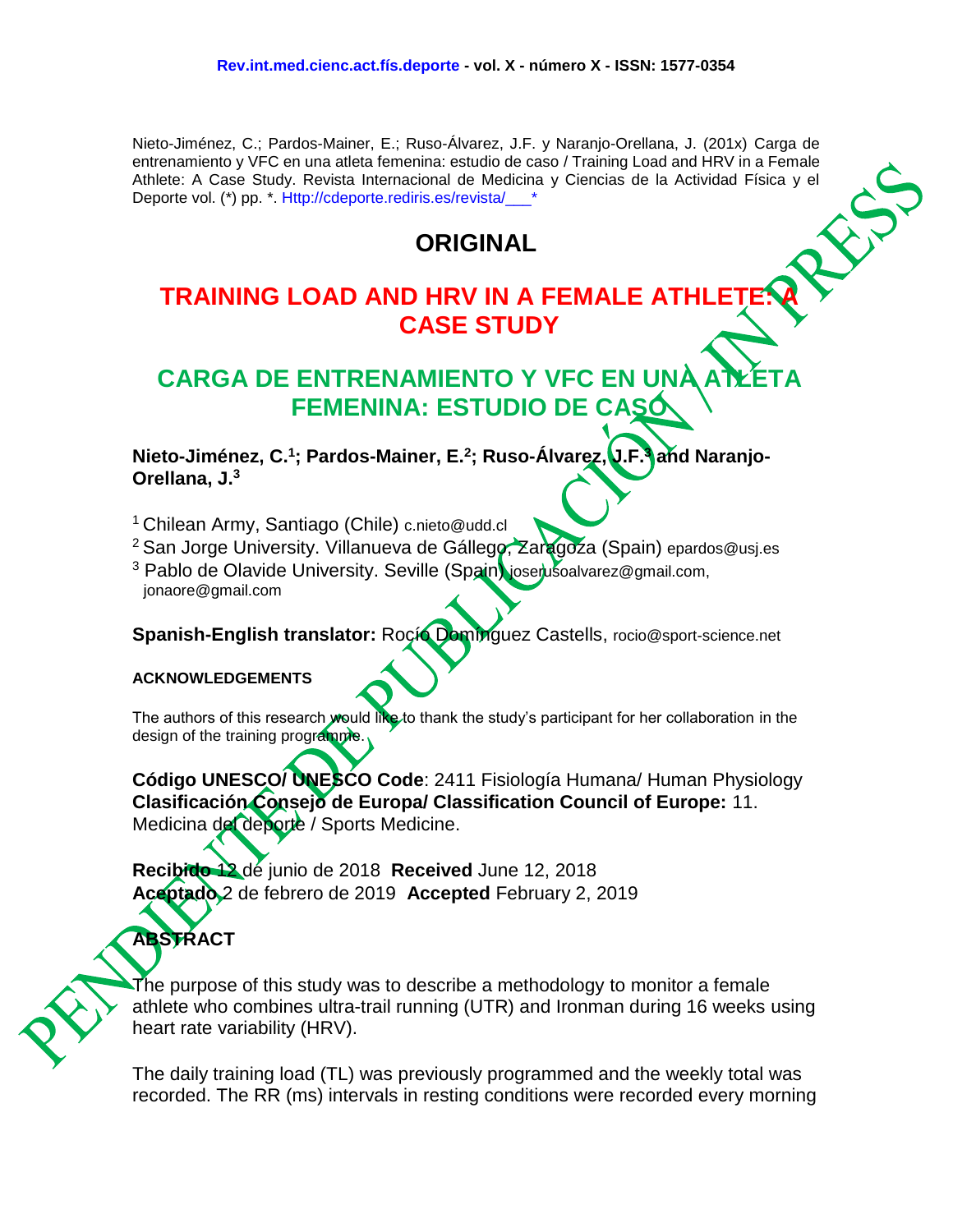for 5 minutes. From these, RMSSD (square root of the mean of the squares of the differences between adjacent RR intervals) was measured as an index of parasympathetic activity and the stress score (SS) as a measure of sympathetic activity.

Daily morning HRV measurements seem to be an effective tool to monitor sympathetic-parasympathetic balance in athletes before tackling a training session This monitoring would allow for early detection of fatigue states and for modification of the training load planning.

**KEY WORDS:** Sympathetic-parasympathetic activity, trail runners, Ironman female.

#### **RESUMEN**

El objetivo de este estudio fue describir una metodología de seguimiento en una atleta que combina el Ultra Trail Running (UTR) y el **Ironman** durante 16 semanas, mediante variabilidad de la frecuencia cardiaca (VFC).

La carga de entrenamiento (CE) diaria se programó y se cuantificó el sumatorio semanal. Se registraron los intervalos RR (ms) en reposo cada mañana durante 5 minutos y a partir de ellos se midió la RMSSD (raíz cuadrada de la media de las diferencias de la suma de los cuadrados entre intervalos RR adyacentes) como medida de la actividad parasimpática y el índice de estrés (SS) como actividad simpática.

Los registros diarios de VFC matutinos parecen ser una forma útil para monitorizar el estado de equilibrio simpático-parasimpático en deportistas antes de abordar las sesiones de entrenamiento. Esta monitorización serviría para detectar precozmente estados de fatiga y para poder monitorizar la planificación de las cargas.

**PALABRAS CLAVES**: Actividad simpática-parasimpática, trail runners, Ironman, mujer

# **INTRODUCTION**

Given that heart rate variability is a non-invasive tool that allows for sympathetic and parasympathetic modulation assessment (Sandercock, Bromley, & Brodie, 2005; Stanley, Peake, & Buchheit, 2013), it has been proposed as a valid method to examine the individual response to workload and, therefore, to training load (Kiviniemi, Hautala, Kinnunen, & Tulppo, 2007; Pichot et al., 2000). It has also been suggested as a method to determine the role of the autonomous nervous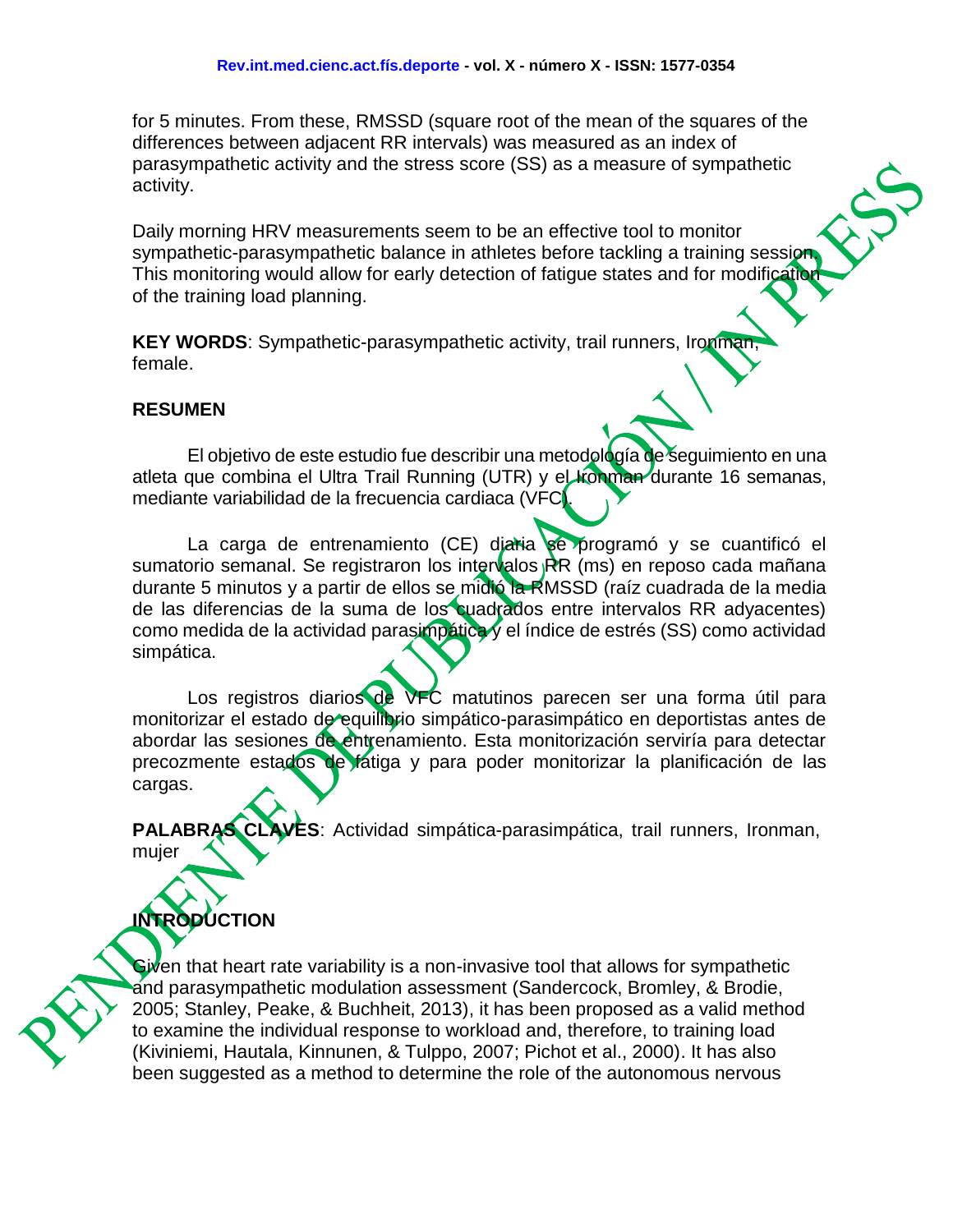system in overtraining states, fatigue and response to workload (Cachadiña, de la Cruz Torres & Orellana, 2012).

In this regard, and according to the literature, RMSSD (square root of the mean of the squares of the differences between adjacent RR intervals) has been the most widely used statistic when assessing parasympathetic activity (Buchheit, Papelier, Laursen, & Ahmaidi, 2007; Halson, 2014) using the time domain (Task Force, 1996). Moreover, Poincaré scatter plot provides information regarding the sympathetic and parasympathetic divisions of the autonomous nervous system (Tulppo, Makikallio, Takala, Seppanen, & Huikuri, 1996) based on its transverse (SD1) and longitudinal (SD2) axes. Since SD2 is an inverse indicator of sympathetic activity, stress score (SS) can be calculated as the inverse of SD2 multiplied by 1,000 to obtain a direct indicator of sympathetic activity (Naranjo Orellana, De la Cruz Torres, Sarabia Cachadiña, De Hoyo, & Dominguez Cobo, 2015).

In line with this, there is great interest in monitoring training load in athletes (Bourdon et al., 2017), distinguishing between the administered or external load (EL), on one hand, and the way every athlete assimilates the administered load and responds to it, known as internal load  $(IL)$  (McLaren et al., 2018), on the other. Some authors have recently suggested that the changes in HRV during exercise and recovery may be affected by both intensity and volume (Michael, Graham, & Davis, 2017) and may allow for distinguishing the immediate recovery periods at different intensities (Kaikkonen, Hynynen, Mann, Rusko, & Nummela, 2010; Michael, Jay, Halaki, Graham, & Davis, 2016).

Data are scarce on the changes induced by the different types of exercise on HRV in athletes that are regularly exposed to high training loads, but they seem to suggest that daily variations can be useful to measure the progression to a good or bad adaptation (Plews, Laursen, Kilding, & Buchheit, 2012). Thus, Stanley et al. (2015) reported in a case study that a decrease in LnRMSSD in an elite triathlete the week prior to competition was an indicator of optimal performance. Nevertheless, the simultaneous training that an athlete undergoes to prepare for the competition period in ultra-trail running (UTR) and long-distance triathlon (Ironman) offers the possibility of combining training volumes and intensities adjusted to each type of competition along the same period of time. No study was found in the reviewed literature that addresses the effect of TL on daily basal HRV measurements in athletes who are training for Ironman and UTR (75-km distance).

The aim of the present study is to describe a methodology based on daily HRV measurements to monitor an athlete who combines UTR and Ironman (training and competition) during a 16-week period. Simple parameters have been selected (LnRMSSD and LnSS) to make this methodology easy to use during training, trying to distinguish between EL and IL.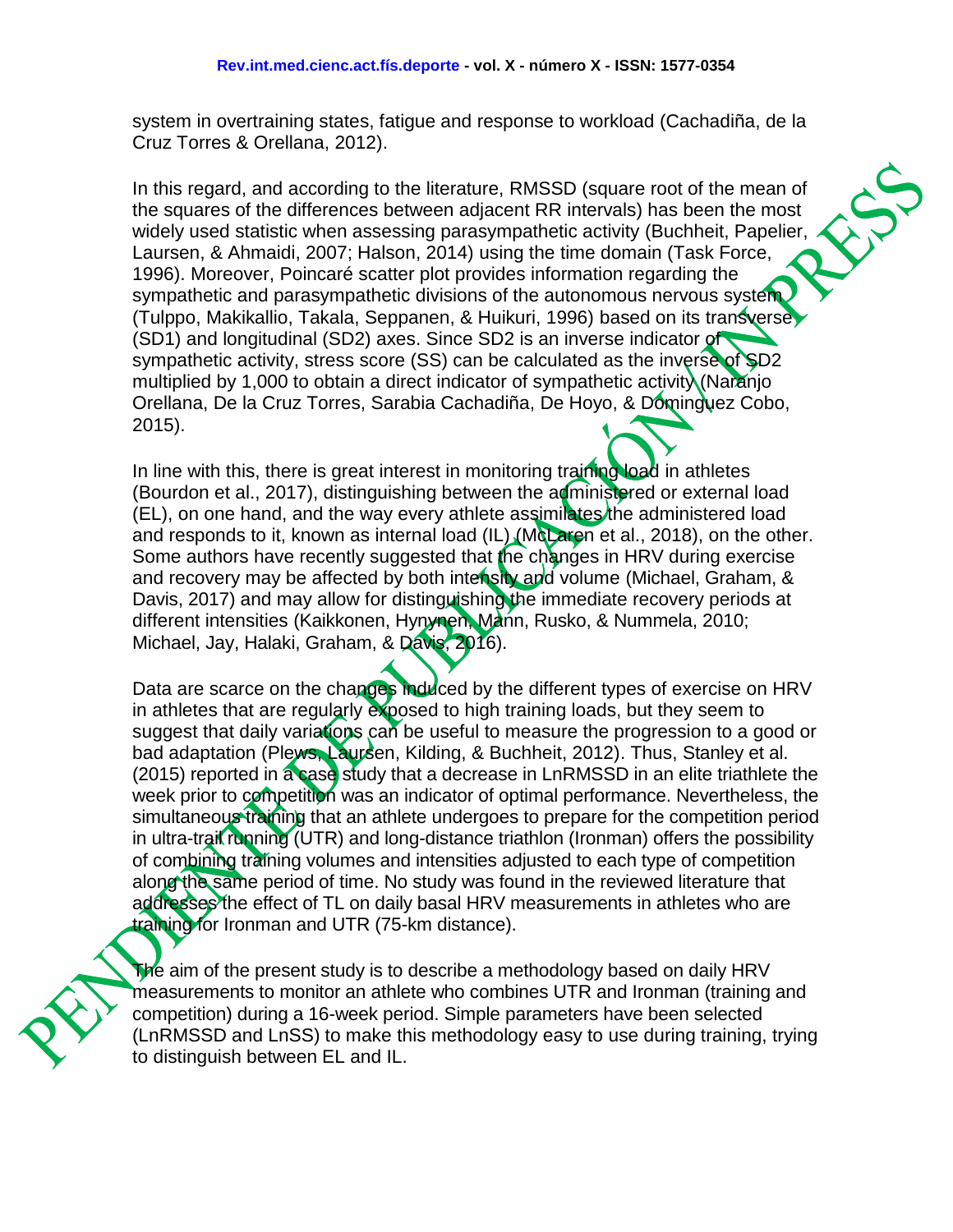#### **MATERIAL AND METHOD**

#### **Participant**

A female amateur national-level athlete was monitored (age: 34 years old; height: 157cm; body mass: 46.5kg) during a 16-week competition period that included a 75-km distance and 3,293-m elevation gain ultra-trail race on week 6 and an Ironman race on week 15. Weekly training time during the monitored period was 15±3 hours and it was composed of 15.6% swimming, 35.4% cycling, 25% running and 24% UTR.

The athlete completed a medical questionnaire to make sure she was not receiving any treatment or suffered from any cardiovascular disease or of any other type that could alter the autonomous nervous system. The participant was informed about the procedure to be followed and provided written consent to participate in the study, which met all principles described in the Declaration of Helsinki (The World Medical Association, 2018).

#### **Procedure**

Basal HRV measurements were conducted for 92 consecutive days at 6.00 am during 5 minutes. A Polar V800 (Polar, Kempele, Finland) heart rate monitor with chest strap, validated for HRV measurement (Giles, Draper, & Neil, 2016), was used. The RR time series was downloaded from the device through an USB cable using the brand's app FlowSync (version 3.0.0.1337) and subsequently analysed with Kubios HRV software (version 3.1.0, University of Eastern Finland, Kuopio, Finland). Each recording was previously analysed in order to detect potential artefacts and/or anomalous beats. The corresponding filters were then applied if needed.

The time domain was used and the variable RMSSD in ms was calculated (Task Force, 1996), as well as its natural logarithm (LnRMSSD) in order to assess the parasympathetic activity. Besides, taking SD2 from Poincaré scatter plot (Tulppo et al., 1996), SS (Naranjo Orellana et al., 2015) and its natural logarithm (LnSS) were calculated as indicators of the sympathetic activity. Lastly, the ratio between SS and SD1 provided information on the relationship between the sympathetic and parasympathetic dimensions (S/PS ratio) (Naranjo Orellana et al., 2015).

## **Design of EL**

EL was designed and administered according to the mesocycle planning and it was quantified by the weekly total (of each microcycle). In general terms, training load is intensity times volume (Halson, 2014), but the training programme of this athlete was made of four different modalities for which EL had to be quantified.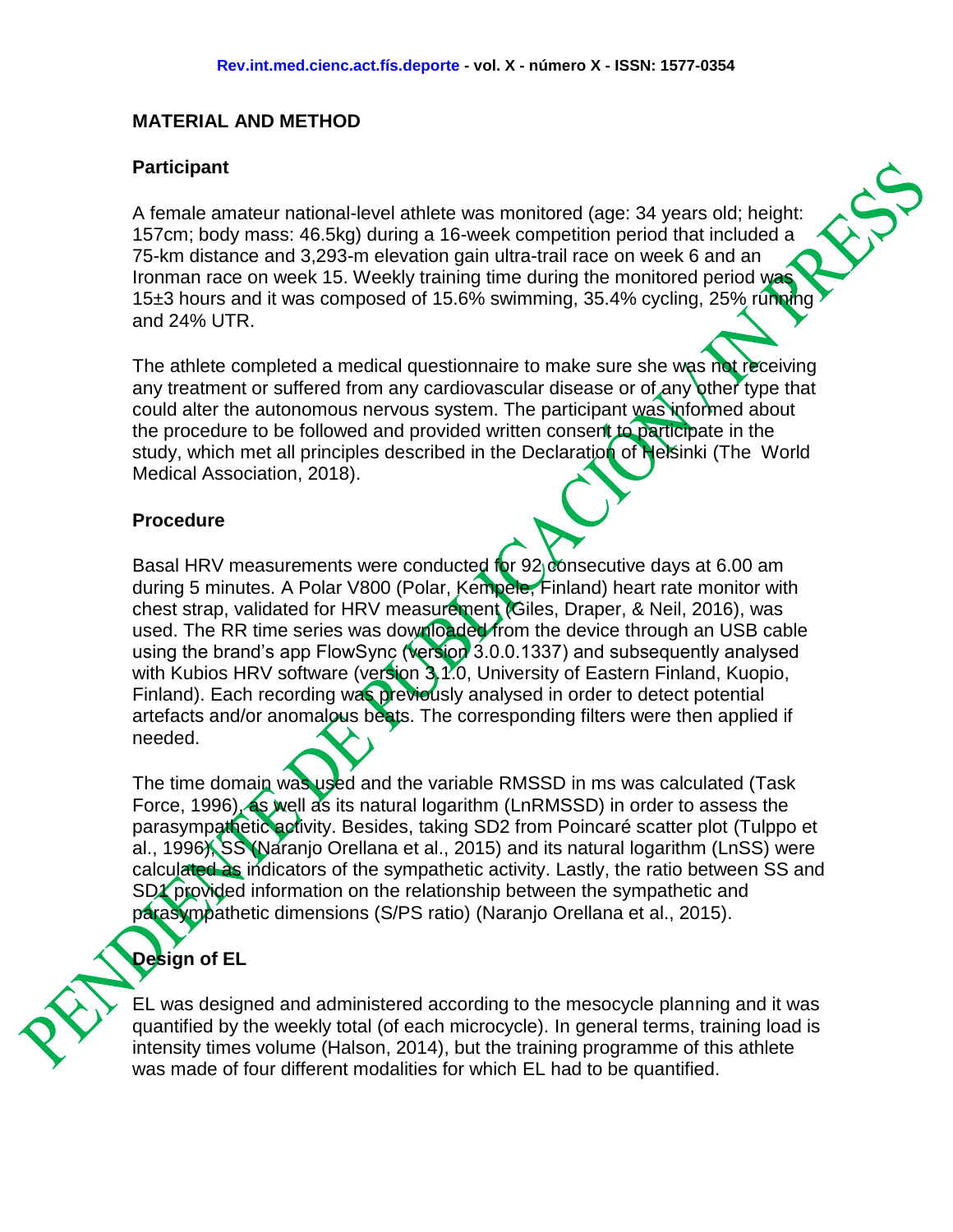In running, intensity is given by speed, while duration is the volume. Therefore, in this case, the product of intensity and volume is the distance expressed in km. In continuous running the covered distance was used as EL, while total cumulative distance (km) was used for set training on the track. In UTR sessions, the covered distance (km) was multiplied by the mean gradient. In swimming, since the training was divided into sets, cumulative distance (km) was used as EL.

In both cycloergometer and road cycling, the total distance covered (km) was take as EL. The most common in cycling is to use power in watts but, since the covered distance was used as EL in the other disciplines, it was decided to do the same  $\blacktriangleright$ here with the purpose of being able to compare the measurements.

#### **Statistical analysis**

Data are presented as mean and standard deviation (SD), together with the corresponding coefficient of variation (CV). The effect size (ES) was measured by calculating Cohen's d for 90% confidence intervals. The interpretation scale proposed by Hopkins (Hopkins, Marshall, Batterham & Hanin, 2009) was applied: trivial (below 0.2), small (0.20 to 0.59); moderate  $(0.6$  to  $1/2)$  and large (above 1.2). Pearson's correlation coefficient (r) was used to determine the correlation between variables.

#### **RESULTS**

Table 1 displays the weekly EL, as well as the weekly total, for every activity along the three mesocycles and the two competitions.

| Table 1. Mean weekly external load (EL) in kilometres for every mesocycle. Results are presented |
|--------------------------------------------------------------------------------------------------|
| as mean±standard deviation.                                                                      |

|                            |                                        | <b>Swimming</b> |                              | Cycling   | Running |           | <b>UTR</b> |           | <b>TOTAL EL</b> |           |  |
|----------------------------|----------------------------------------|-----------------|------------------------------|-----------|---------|-----------|------------|-----------|-----------------|-----------|--|
| <b>Weeks</b>               | $\blacktriangle$ Mean $\blacktriangle$ | <b>SD</b>       | <b>Mean</b>                  | <b>SD</b> | Mean    | <b>SD</b> | Mean       | <b>SD</b> | Mean            | <b>SD</b> |  |
| $(1 \text{ to } 6)$ M      | 2.83                                   | 10.99           | 55.40 37.19 18.89 29.48      |           |         |           | 92.50      | 36.81     | 275.85          | 120.56    |  |
| (7,10,1)<br>M <sub>2</sub> | 4.00                                   |                 | 2.31 71.11 52.77 38.03 25.41 |           |         |           | 111.20     | 94.68     | 359.78          | 141.05    |  |
| $2$ to $16)$<br>MЗ         | 2.67                                   | 1.15            | 56.18                        | 39.55     | 22.67   | 25.63     | 37.80      | 26.74     | 224.25          | 133.05    |  |

M1-M3: refers to each of the mesocycles under study.

Table 2 shows the values (mean±SD), as well as CV, of the HRV variables for every mesocycle.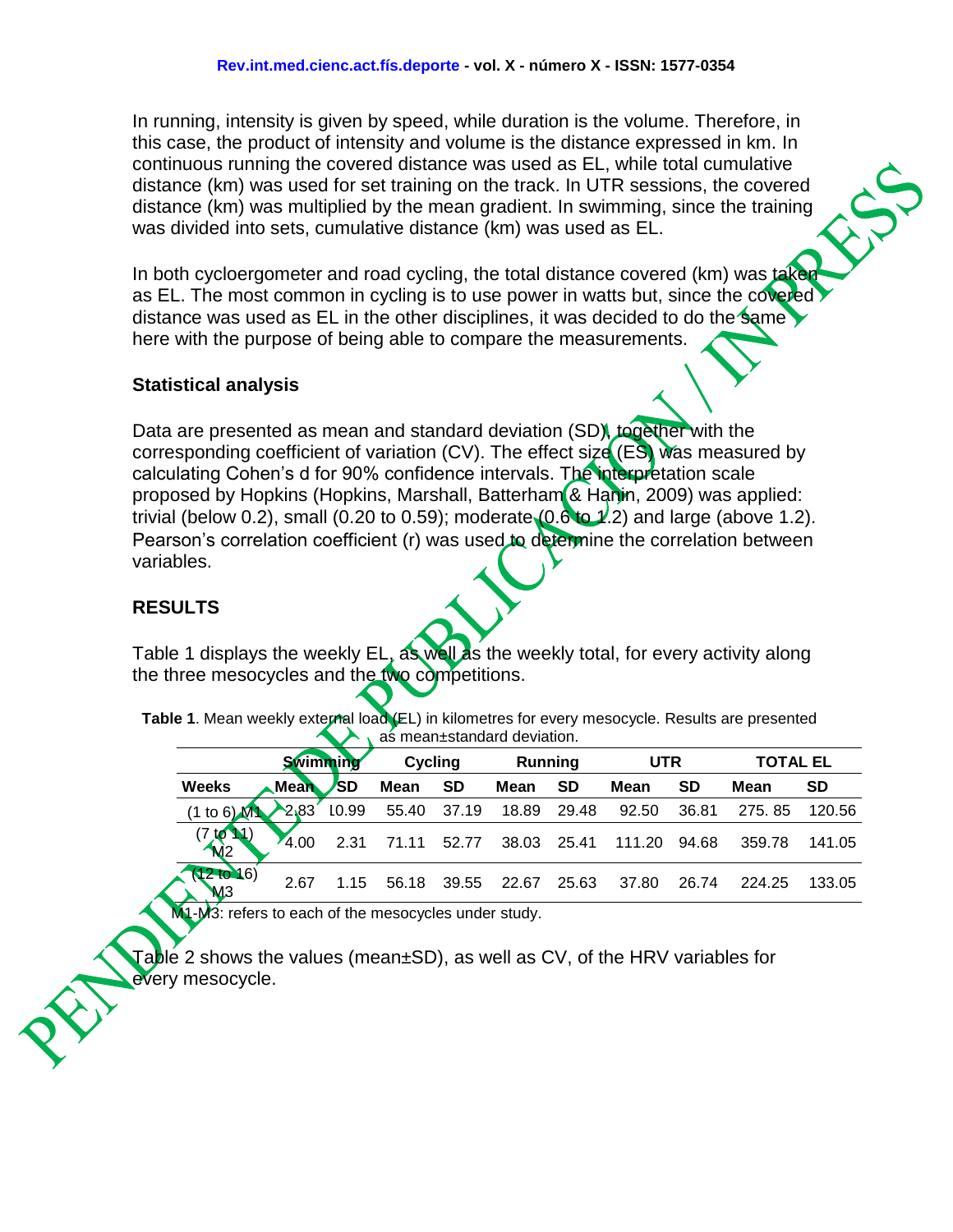#### **Rev.int.med.cienc.act.fís.deporte - vol. X - número X - ISSN: 1577-0354**

|                   |             | <b>Mesocycle 1</b> |     |             | <b>Mesocycle 2</b> |     | Mesocycle 3   |           |           |  |  |
|-------------------|-------------|--------------------|-----|-------------|--------------------|-----|---------------|-----------|-----------|--|--|
|                   | (weeks 1-6) |                    |     |             | (weeks 7-11)       |     | (weeks 12-16) |           |           |  |  |
|                   | Mean        | <b>SD</b>          | CV  | <b>Mean</b> | <b>SD</b>          | CV  | <b>Mean</b>   | <b>SD</b> | <b>GV</b> |  |  |
| <b>SD1 (ms)</b>   | 83          | 14.87              | 18% | 89          | 12.95              | 15% | 95.9          | 16.00     | 17%       |  |  |
| <b>SD2</b> (ms)   | 156.5       | 64.18              | 41% | 235         | 88.94              | 38% | 194.0         | 88.16     | 45%       |  |  |
| <b>SS</b>         | 7.2         | 2.36               | 32% | 5.0         | 2.39               | 47% | 6.1           | 2,83      | 47%       |  |  |
| <b>LnSS</b>       | 1.9         | 0.36               | 19% | 1.5         | 0.42               | 28% | 1.7           | 0.46      | 27%       |  |  |
| <b>S/PS Ratio</b> | 0.09        | 0.04               | 46% | 0.0         | 0.03               | 51% | 0.07          | 0.03      | 49%       |  |  |
| RMSSD (ms)        | 117.7       | 20.93              | 18% | 126         | 19.10              | 15% | 135.6         | 22.56     | 17%       |  |  |
| <b>LnRMSSD</b>    | 4.7         | 0.21               | 5%  | 4.8         | 0.15               | 3%  | 49            | 0.16      | 3%        |  |  |
| HR (bpm)          | 36.0        | 1.51               | 4%  | 38          | 3.60               | 9%  | 37.8          | 2.80      | 7%        |  |  |
|                   |             |                    |     |             |                    |     |               |           |           |  |  |

**Table 2**. HRV variables for the three mesocycles.

HRV: heart rate variability; SD1: transverse axis in Poincaré scatter plot; SD2: longitudinal axis in Poincaré scatter plot; SS: stress score; LnSS: natural logarithm of SS; S/PS Ratio: sympathetic/parasympathetic ratio; HR: heart rate; RMSSD: square root of the mean of the squares of the differences between successive RR intervals; CV: coefficient of variation; SD: standard deviation.

Table 3 contains the values of EL, RMSSD,  $\frac{1}{5}$ S and S/PS ratio expressed as their natural logarithms. Mean, SD and SE (d) of every week compared to the previous one are presented.

|                |                | LnRMSSD (ms)<br>LnEL (km) |            |      |             |           | <b>LnSS</b> |             | <b>S/PS Ratio</b> |      |             |           |      |
|----------------|----------------|---------------------------|------------|------|-------------|-----------|-------------|-------------|-------------------|------|-------------|-----------|------|
| <b>MESO</b>    | Week           | <b>MEAN</b>               | <b>SDA</b> | ď    | <b>MEAN</b> | <b>SD</b> | d           | <b>MEAN</b> | <b>SD</b>         | d    | <b>MEAN</b> | <b>SD</b> | d    |
|                | 1              | 5.70                      | 4.91       |      | 4.76        | 0.06      |             | 2.15        | 0.26              |      | 0.11        | 0.02      |      |
|                | $\overline{2}$ | 5.85                      | 4.58       | 0.33 | 4.69        | 0.21      | 2.29        | 2.13        | 0.22              | 0.32 | 0.11        | 0.03      | 0.24 |
| 1              | 3              | 5.93                      | 4.80       | 0.23 | 4.86        | 0.05      | 0.69        | 1.79        | 0.29              | 1.52 | 0.07        | 0.02      | 1.93 |
|                | 4              | 5,95                      | 4.69       | 0.26 | 4.81        | 0.11      | 0.80        | 1.47        | 0.51              | 1.71 | 0.06        | 2.00      | 1.28 |
|                | 5              | 4.95                      | 3.65       | 1.02 | 4.62        | 0.44      | 1.70        | 1.96        | 0.37              | 0.69 | 0.12        | 0.08      | 0.86 |
| Competition    | 6              | .70                       | 3.90       | 0.51 | 4.77        | 0.10      | 0.52        | 1.64        | 0.48              | 0.25 | 0.07        | 0.03      | 0.45 |
|                | 7              | 5.81                      | 4.92       | 0.02 | 4.86        | 0.08      | 0.38        | 1.81        | 0.44              | 0.81 | 0.08        | 0.04      | 0.04 |
|                | 8              | 5.82                      | 4.70       | 0.63 | 4.75        | 0.15      | 1.14        | 1.45        | 0.37              | 0.51 | 0.06        | 0.02      | 0.51 |
| $\overline{2}$ |                | 5.11                      | 3.87       | 0.22 | 4.92        | 0.20      | 0.95        | 1.24        | 0.26              | 0.34 | 0.04        | 0.01      | 0.73 |
|                |                | 6.32                      | 5.07       | 0.31 | 4.94        | 0.12      | 0.11        | 1.35        | 0.30              | 0.30 | 0.04        | 0.02      | 0.28 |
|                | 11             | 6.01                      | 4.77       | 0.26 | 4.88        | 0.19      | 0.42        | 1.48        | 0.45              | 0.72 | 0.05        | 0.03      | 0.41 |
|                | 12             | 5.39                      | 4.37       | 0.51 | 4.91        | 0.17      | 0.14        | 1.85        | 0.36              | 0.41 | 0.07        | 0.03      | 0.59 |
| $\mathbf{3}$   | 13             | 5.86                      | 4.91       | 0.33 | 4.96        | 0.15      | 0.25        | 2.02        | 0.35              | 0.41 | 0.08        | 0.03      | 0.26 |
|                | 14             | 5.66                      | 4.34       | 0.27 | 4.90        | 0.10      | 0.37        | 1.63        | 0.33              | 1.09 | 0.06        | 0.02      | 0.66 |
| Competition    | 15             | 3.71                      | 2.93       | 0.40 | 4.79        | 0.15      | 0.96        | 1.91        | 0.29              | 0.63 | 0.08        | 0.03      | 0.91 |
|                | 16             | 3.40                      | 2.98       | 0.16 | 4.71        | 0.19      | 0.42        | 2.23        | 0.25              | 0.78 | 0.11        | 0.02      | 0.78 |

**Table 3.** EL and HRV variables for the three mesocycles.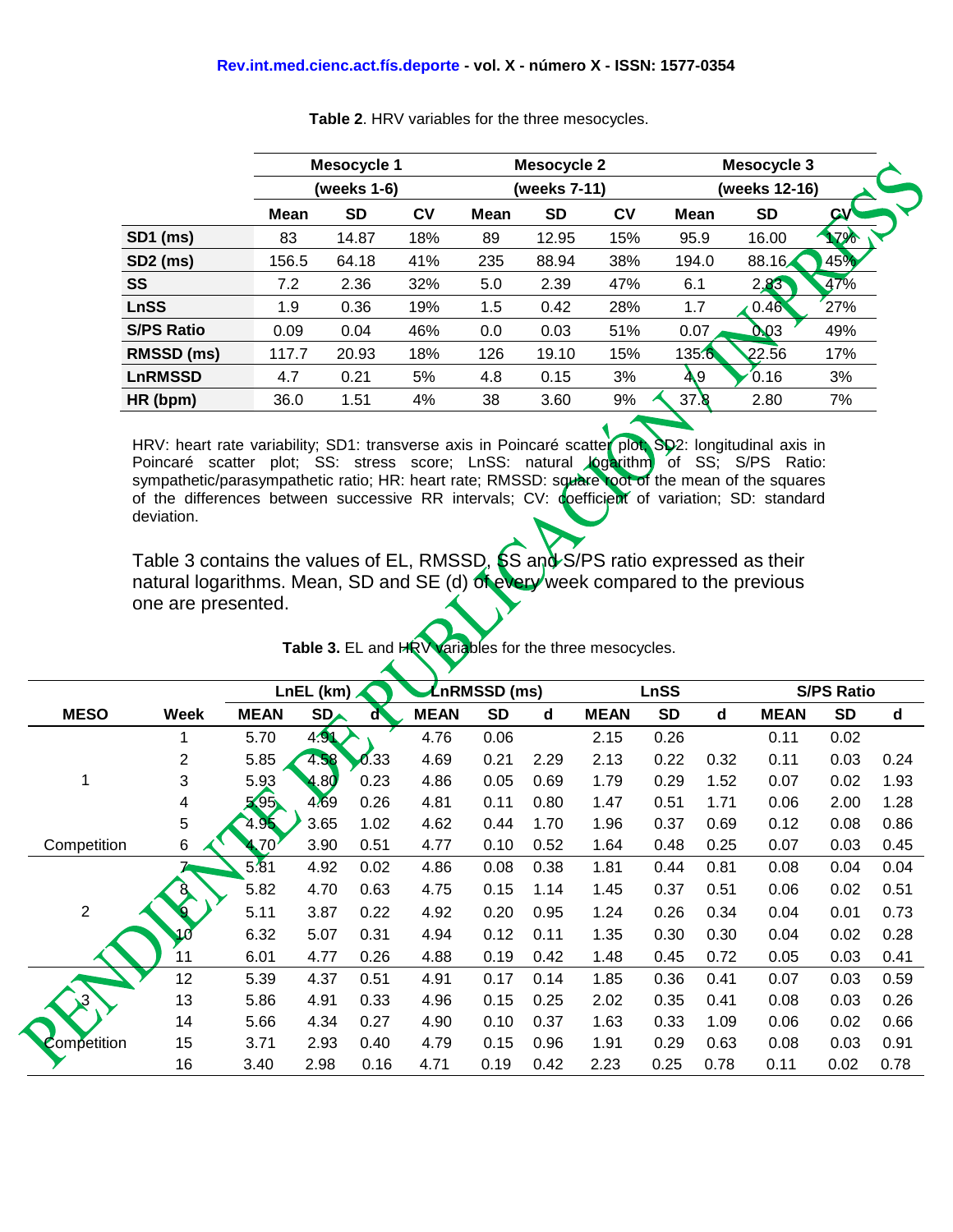HRV: heart rate variability; MESO: mesocycle; LnEL: natural logarithm of the external load; LnRMSSD: natural logarithm of the square root of the mean of the squares of the differences between successive RR intervals in ms; LnSS: natural logarithm of the stress score; S/PS Ratio: sympathetic/parasympathetic ratio; SD: standard deviation; d: effect size.

Pearson's correlation coefficients were calculated between EL and the HRV variables, yielding the following values:  $r = 0.42$  for LnRMSSD,  $r = -0.39$  for LnSS and  $r = -0.42$  for S/PS ratio.

The evolution of the daily morning LnRMSSD and LnSS measurements is presented in figure 1. The value ranges considered normal for every variable are drawn. The UTR and Ironman competitions are indicated on days 34 and 91.



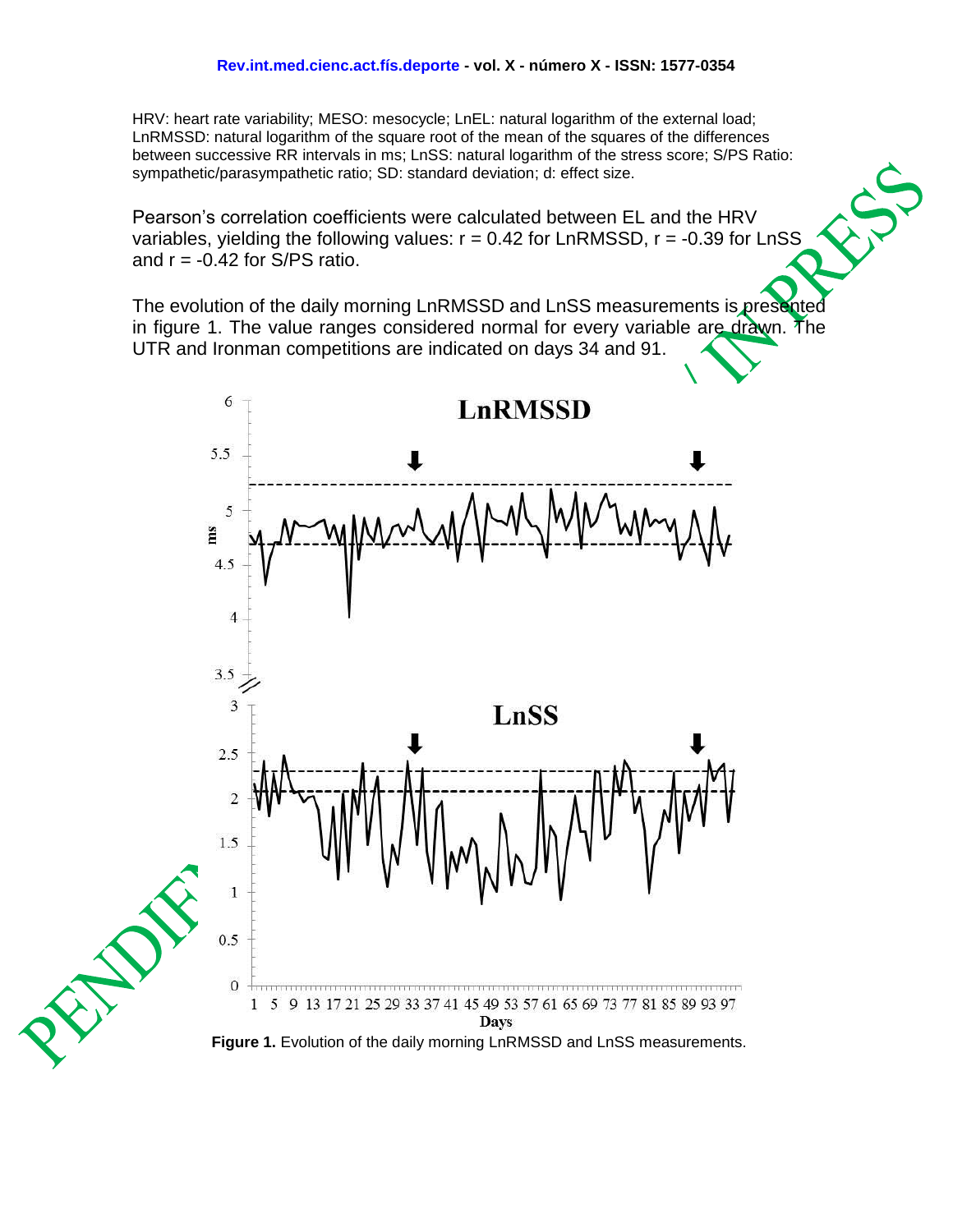LnRMSSD: natural logarithm of the square root of the mean of the squares of the differences between adjacent RR intervals in ms; LnSS: natural logarithm of the stress score. The UTR and Ironman competitions are indicated on days 34 and 91.

#### **DISCUSSION**

The main contribution of this study was to establish a daily HRV monitoring routine trying to distinguish between IL and EL in a female athlete who combines UTR and Ironman disciplines.

One of the main methodological problems of HRV is the day-to-day variability and even the within-subject variability, yielding CV values up to 30%. Therefore, some authors recommend measuring several days a week in order to analyse the mean value (Buchheit et al., 2013; Le Meur et al., 2013; Plews, Laursen, Stanley, Kilding, & Buchheit, 2013), while others suggest using the coefficient of variation of the values recorded as assessment tool (Flatt, Esco, & Nakamura, 2017; Plews et al., 2012). In our case, the CV ranged between 3 and 5% for LnRMSSD and between 19 and 28% for LnSS.

Consequently, in this case, CV is not the best indicator to assess the state of the parasympathetic system, since a CV of 3 to 5% is perfectly acceptable. However, as shown in figure 1, the daily evolution of both variables is highly sensitive to changes during the training period. In spite of this, following the proposal of Buchheit et al. (2013), Le Meur et al. (2013) and Plews et al. (2013), the weekly means were calculated, as shown in table 2.

Given that there was no relationship between CE and the HRV variables measured, it is reasonable to think that these variables are mainly assessing IL. The changes in RMSSD and SS have been used in some studies as indicators of IL in team sports (Miranda-Mendoza et al., 2019). Thus, daily basal measurements of LnRMSSD provide information regarding the degree of recovery of the parasympathetic tone after the previous day workload. Likewise, LnSS reveals whether the sympathetic tone observed in basal conditions falls within the expectations for a full recovery or, on the contrary, any secondary alteration has been induced by the previous stressful load. For this reason, table 3 contains the relative changes (measured through ES) between every week and the previous one.

During the UTR competition week, a slight decrease in EL was observed  $(d = 0.51)$ , together with a small increase in LnRMSSD (d = 0.52) and a small decrease in LnSS (d = 0.25). In the case of Ironman, EL increased slightly (d = 0.40), while there was a moderate reduction in  $LRMSSD$  (d = 0.96) and a moderate increase in LnSS (d = 0.63) (table 3). Therefore, our data do not agree with those of Stanley et al. (2015), since we found that the changes occurred in the week prior to competition are not relevant and, therefore, they can hardly be used as indicators related to competition. As our athlete had a double profile UTR-Ironman, we do not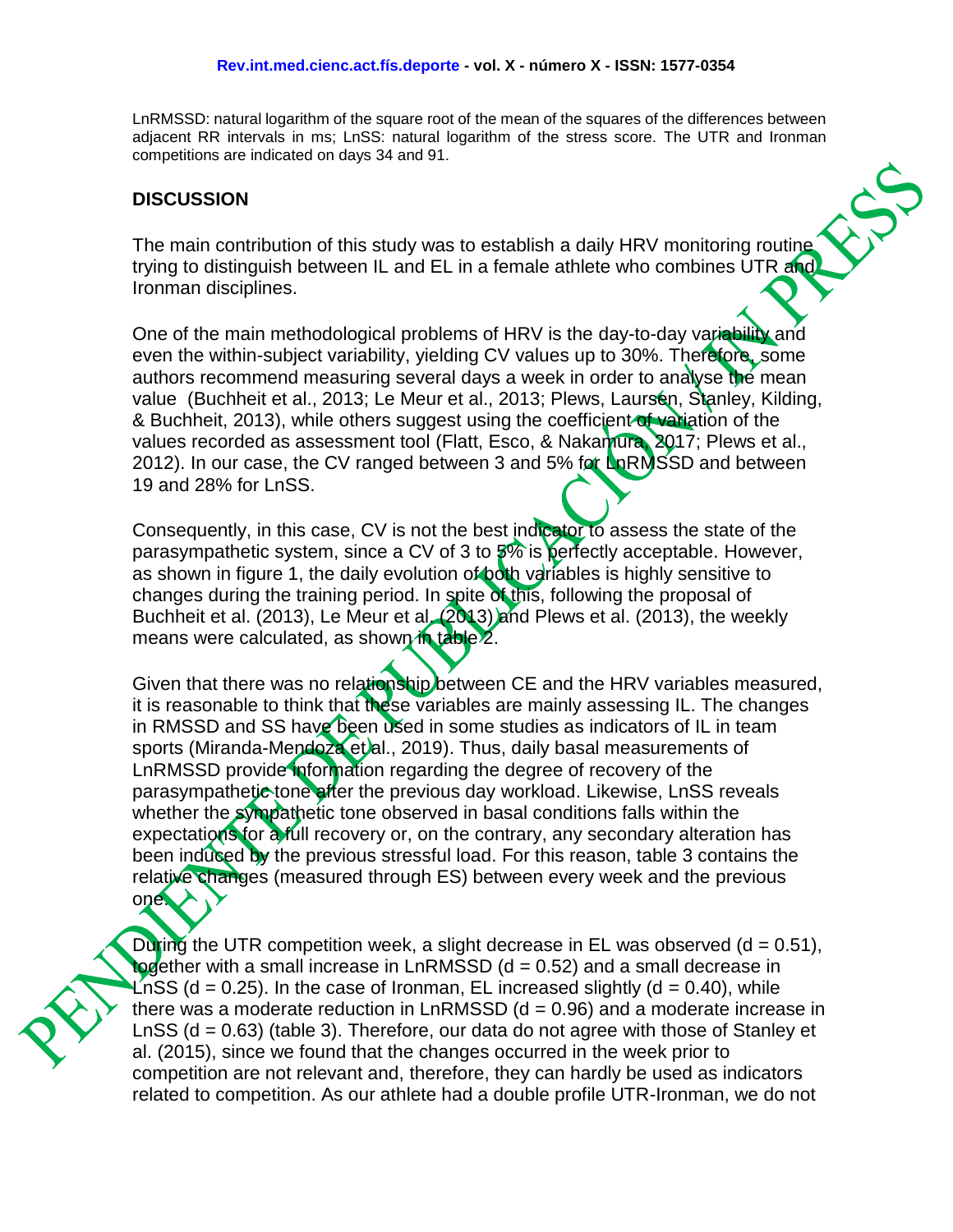know to what extent this situation may have affected the variables analysed compared to studies conducted only with triathletes.

The strategy of taking basal measurements every morning allowed us to determine in which conditions our athlete would begin every training session. No value ranges deemed as normal for LnRMSSD or LnSS were found in the literature. Nonetheless, there exist percentile tables for all variables of the different HRV domains (Corrales de la Cruz Torres, Garrido Esquivel, Garrido Salazar, & Naranjo Orellana, 2012) from which the corresponding Ln values can be obtained. We can therefore confirm that the mean weekly LnRMSSD values for our athlete (table 3) lay between  $75<sup>th</sup>$  $(4.69\text{ms})$  and  $95\text{th}$  (5.24ms) percentiles for female athletes. When it comes to using the stress score (SS) as sympathetic stress indicator (Naranjo Orellana et al., 2015), its authors recommend taking 75th and 90th percentiles to establish an alert zone (Naranjo, De la Cruz, Sarabia, De Hoyo, & Dominguez-Cobo, 2015). This corresponds to SS values between 8 and 10, their Ln being 2.08 and 2.30, respectively. Mean weekly LnSS values for this athlete (table 3) lay in general below 2.23  $(75<sup>th</sup>$  percentile).

The sympathetic and parasympathetic responses of this athlete to the load applied seem to indicate that positive adaptations to training occurred, since their values stayed within the normal ranges, not giving signs of fatigue or overtraining. Thus, the different sessions did not constitute an abnormally high IL for the athlete in any of the measurements despite the variability observed in EL.

The CV values of LnRMSSD (table 2) ranged between 3 and 5% in the present study, much lower than those reported by Buchheit et al. (2014), which were between 10 and 20%. However, other studies found fluctuations between 4 and 9% during training periods in elite rowers (Plews et al., 2013) and elite triathletes (Plews et al., 2012; Le Meur et al., 2013), which is more in line with our results.

Lastly, the S/PS ratio values (table 3) were far below 0.25, the value suggested by Naranjo et al (2015), what may reflect a complete autonomous balance in the basal measurements.

## **CONCLUSIONS**

Daily 5-min HRV measurements performed in the morning seem to be an effective tool to monitor an athlete's sympathetic-parasympathetic balance before tackling a training session. This monitoring would allow for early detection of fatigue states and for modification of the training load planning when necessary.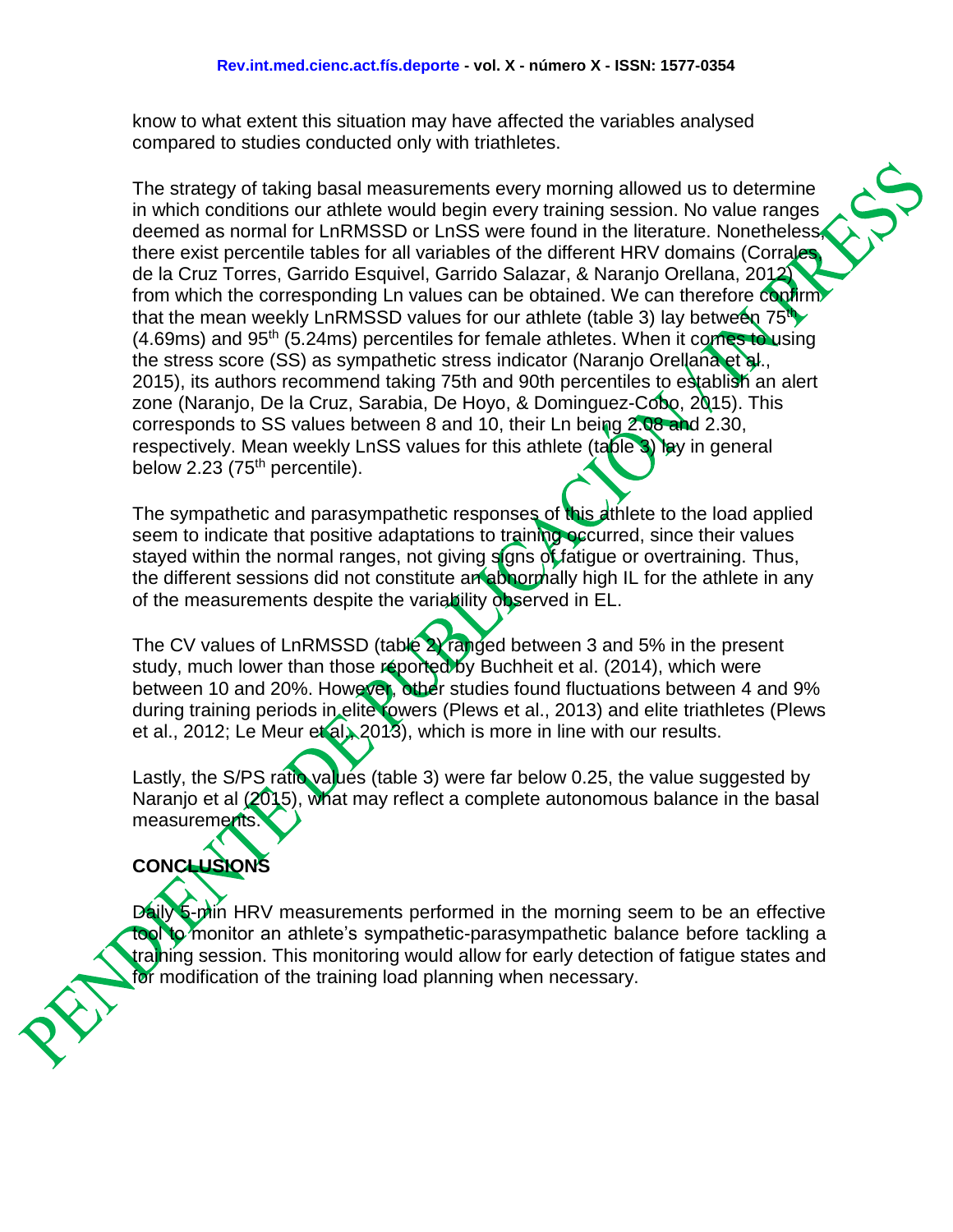#### **REFERENCES**

- Bourdon, P. C., Cardinale, M., Murray, A., Gastin, P., Kellmann, M., Varley, M. C., … Cable, N. T. (2017). Monitoring Athlete Training Loads : Consensus Statement. *International Journal of Physiology and Performance*, *12*(S2), 161– 170. https://doi.org/10.1123/IJSPP.2017-0208
- Buchheit, M. (2014). Monitoring training status with HR measures: Do all roads lead to Rome? *Frontiers in Physiology*, *5 FEB*(February), 1–19. https://doi.org/10.3389/fphys.2014.00073
- Buchheit, M., Papelier, Y., Laursen, P. B., & Ahmaidi, S. (2007). Noninvasive assessment of cardiac parasympathetic function : postexercise heart rate recovery or heart rate variability? *American Journal of Physiology. Heart and Circulatory Physiology*, 293(1), 8-10. https://doi.org/10.1152/ajpheart.00062.2007.5.
- Buchheit, M., Racinais, S., Bilsborough, J. C., Bourdon, P. C., Voss, S. C., Hocking, J., ... Coutts, A. J. (2013). Monitoring fitness, fatigue and running performance during a pre-season training camp in elite football players. *Journal of Science and Medicine in Sport*, *16*(6), 550–555. https://doi.org/10.1016/j.jsams.2012.12.003
- Cachadiña, E. S., de la Cruz Torres, B., & Orellana, J. N. (2012). Estudio comparativo de los perfiles semanales de creatin kinasa, urea y variabilidad de la frecuencia cardiaca en remeros de élite españoles. *Archivos de medicina del deporte: revista de la Federación Española de Medicina del Deporte y de la Confederación Iberoamericana de Medicina del Deporte*, *152*, 952-958.
- Corrales, M. M., de la Cruz Torres, B., Garrido Esquivel, A., Garrido Salazar, M. A., & Naranjo Orellana, J. (2012). Normal values of heart rate variability at rest in a young, healthy and active Mexican population. *Health*, *4*(7), 377–385. https://doi.org/10.4236/health.2012.47060
- Flatt, A. A., Esco, M. R., & Nakamura, F. Y. (2017). Individual heart rate variability responses to preseason training in high level female soccer players. *Journal of Strength and Conditioning Research*, *31*(2), 531–538. https://doi.org/10.1519/JSC.0000000000001482
- Giles, D., Draper, N., & Neil, W. (2016). Validity of the Polar V800 heart rate monitor to measure RR intervals at rest. *European Journal of Applied Physiology*, *116*(3), 563–571. https://doi.org/10.1007/s00421-015-3303-9
- Halson, S. L. (2014). Monitoring Training Load to Understand Fatigue in Athletes. *Sports Medicine*, *44*, 139–147. https://doi.org/10.1007/s40279-014-0253-z
- Hopkins, W. G., Marshall, S. W., Batterham, A. M., & Hanin, J. (2009). Progressive statistics for studies in sports medicine and exercise science. *Medicine and Science in Sports and Exercise*, *41*(1), 3-1.
- Kaikkonen, P., Hynynen, E., Mann, T., Rusko, H., & Nummela, A. (2010). Can HRV be used to evaluate training load in constant load exercises? *European Journal of Applied Physiology*, *108*(3), 435–442. https://doi.org/10.1007/s00421-009- 1240-1
- Kiviniemi, A. M., Hautala, A. J., Kinnunen, H., & Tulppo, M. P. (2007). Endurance training guided individually by daily heart rate variability measurements.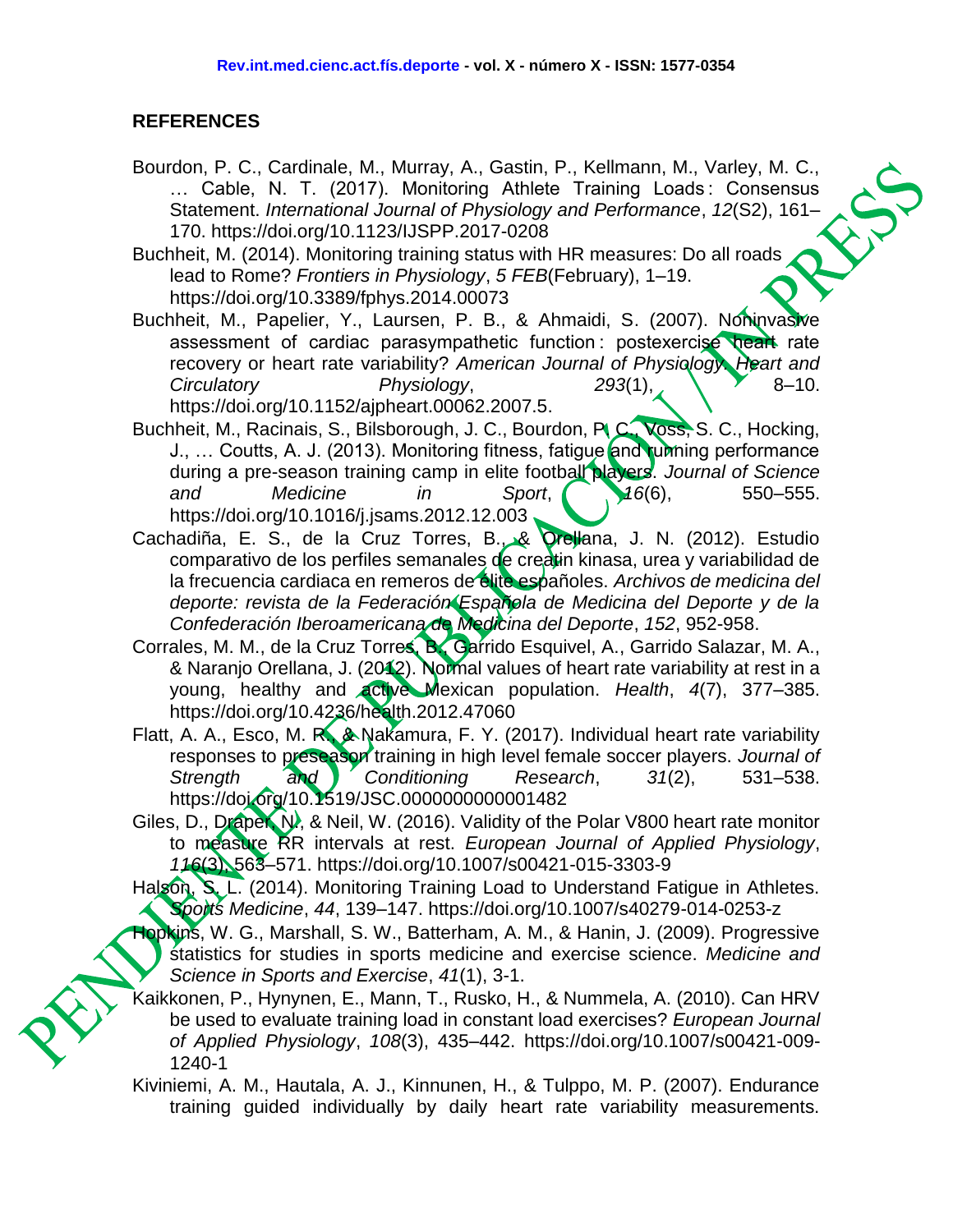*European Journal of Applied Physiology*, *101*, 743–751. https://doi.org/10.1007/s00421-007-0552-2

- Le Meur, Y., Pichon, A., Schaal, K., Schmitt, L., Louis, J., Gueneron, J., … Hausswirth, C. (2013). Evidence of parasympathetic hyperactivity in functionally overreached athletes. *Medicine and Science in Sports and Exercise*, *45*(11), 2061–2071. https://doi.org/10.1249/MSS.0b013e3182980125
- McLaren, S. J., Macpherson, T. W., Coutts, A. J., Hurst, C., Spears, I. R., & Weston, M. (2018). The Relationships Between Internal and External Measures Training Load and Intensity in Team Sports: A Meta-Analysis. *Sports Medicine*, *48*(3), 641–658. https://doi.org/10.1007/s40279-017-0830-z
- Michael, S., Graham, K. S., & Davis, G. M. (2017). Cardiac Autonomic Responses during Exercise and Post-exercise Recovery Using Heart Rate Variability and Systolic Time Intervals — A Review. *Frontiers in Physiology*, *8*(May), 1–19. https://doi.org/10.3389/fphys.2017.00301
- Michael, S., Jay, O., Halaki, M., Graham, K., & Davis, G. M. (2016). Submaximal exercise intensity modulates acute post-exercise heart rate variability. *European Journal of Applied Physiology*, *116*(4), 697–706. https://doi.org/10.1007/s00421-016-3327-9
- Miranda-Mendoza, J., Reynoso-Sanchez, L. F., Hoyos-Flores, J. R., Quezada-Chacón, J. T., Naranjo, J., Rangel-Colmenero, B., & Hernandez-Cruz, G. (2019). Stress score and LnRMSSD as internal load parameters during competition. Revista Internacional de Medicina y Ciencias de La Actividad Física y El Deporte, en prensa. Accedido en: [http://cdeporte.rediris.es/revista/inpress/artstress1105e.pdf](https://www.google.com/url?q=http://cdeporte.rediris.es/revista/inpress/artstress1105e.pdf&sa=D&source=hangouts&ust=1548935649357000&usg=AFQjCNHq31t_DIXWUJBwXjsHb_owrin4LA)
- Naranjo, J., De la Cruz, B., Sarabia, E., De Hoyo, M., & Dominguez-Cobo, S. (2015). Heart Rate Variability: a Follow-up in Elite Soccer Players Throughout the Season. *International Journal of Sports Medicine*, *36*, 881–886. https://doi.org/10.1055/s-0035-1550047
- Naranjo Orellana, J., De la Cruz Torres, B., Sarabia Cachadiña, E., De Hoyo, M., & Dominguez Cobo, S. (2015). Two New Indexes for the Assessment of Autonomic Balance in Elite Soccer Players. *International Journal of Sports*  Physiology and Performance, 10, 452–457. https://doi.org/http://dx.doi.org/10.1123/ijspp.2014-0235
- Pichot, V., Roche, F., Gaspoz, J. M., Enjolras, F., Antoniadis, A., Minini, P., … Barthèlémy, J. C. (2000). Relation between heart rate variability and training load in middle-distance runners. *Medicine and Science in Sports and Exercise*, *32*(10), 1729–1736. https://doi.org/10.1097/00005768-200010000-00011
- lews, D. J., Laursen, P. B., Kilding, A. E., & Buchheit, M. (2012). Heart rate variability in elite triathletes, is variation in variability the key to effective training? A case comparison. *European Journal of Applied Physiology*, *112*(11), 3729– 3741. https://doi.org/10.1007/s00421-012-2354-4
- Plews, D. J., Laursen, P. B., Stanley, J., Kilding, A. E., & Buchheit, M. (2013). Training adaptation and heart rate variability in elite endurance athletes: Opening the door to effective monitoring. *Sports Medicine*, *43*(9), 773–781. https://doi.org/10.1007/s40279-013-0071-8

Sandercock, G. R. H., Bromley, P. D., & Brodie, D. A. (2005). Effects of exercise on